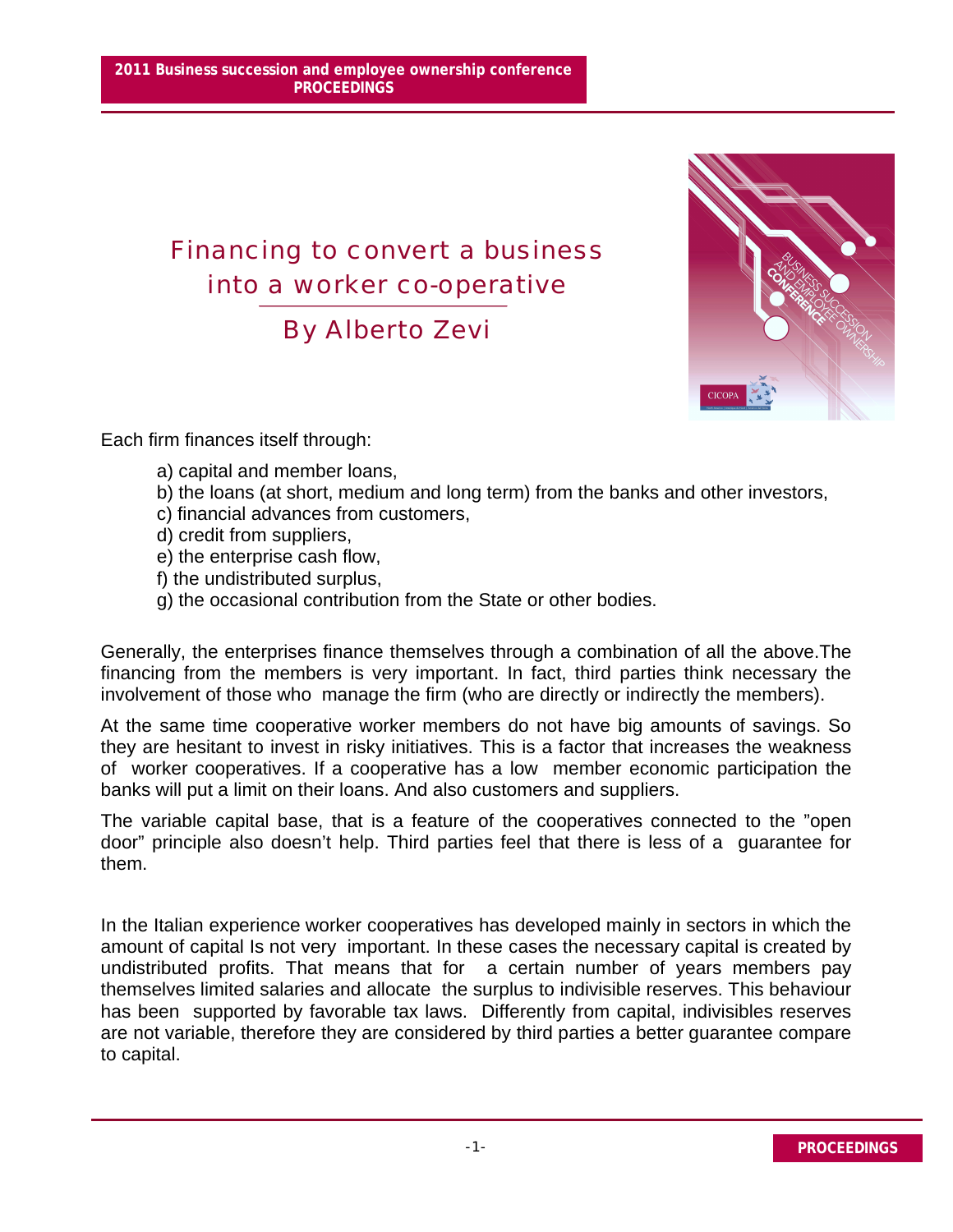The characteristics of the worker cooperatives explain why there is not a great number of this kind of cooperative operating in the industrial sector or why "in bonis" conversions are not very wide spread.

After the Marcora Law and after the approval of a new provision in 1992 (law 59/92) the problem of starting capital was partially overcome.

With the Marcora law, as we saw yesterday, the necessary capital can come from the worker members and also from a specific financial firm specialized in participation in the share capital of worker cooperatives.

The 1992 provision was (and still is) very important.

This last measure introduced two very important innovations.

The first was the obligation for all types of cooperatives to set aside 3% of the profits to a special fund, named Mutualistic fund for the Cooperatives Development. This fund must use these resources in the financing of cooperatives;

The second innovation was the possibility for every cooperative to increase their capital through the issue of special shares (initially named investor member shares and saving shares) that can be subscribed by non mutualistic members.

These shares entail ownerships rights that carry more weight compared to those for ordinary worker. However this does not mean that they can carry a majority of votes.

In the Italian experience there has not been a wide use of these shares from third parties due to the fact that they have not considered them attractive enough to invest in the cooperatives.

The main investor was and still is the Mutualistic Fund and/or other cooperatives.

I consider this experience very important for different reasons.

1) The fund created by the Marcora Law and the second one created by law 59, year by year have increased their experience in accumulating a knowledge in the behavior of cooperatives thus improving efficiency and that is as important as the capital they put into the cooperatives.

2) The funds themselves accumulate big amounts of capital that are used within the cooperative movement for other cooperatives development.

3) With the capital invested they contribute to the strengthening of the single cooperatives and so encourage third investors (mainly banks and other financial or industrial investors) to support the cooperatives;

4) The increase investments in capital by the financial firms is normally linked with an increase in the capital subscribed by worker members.